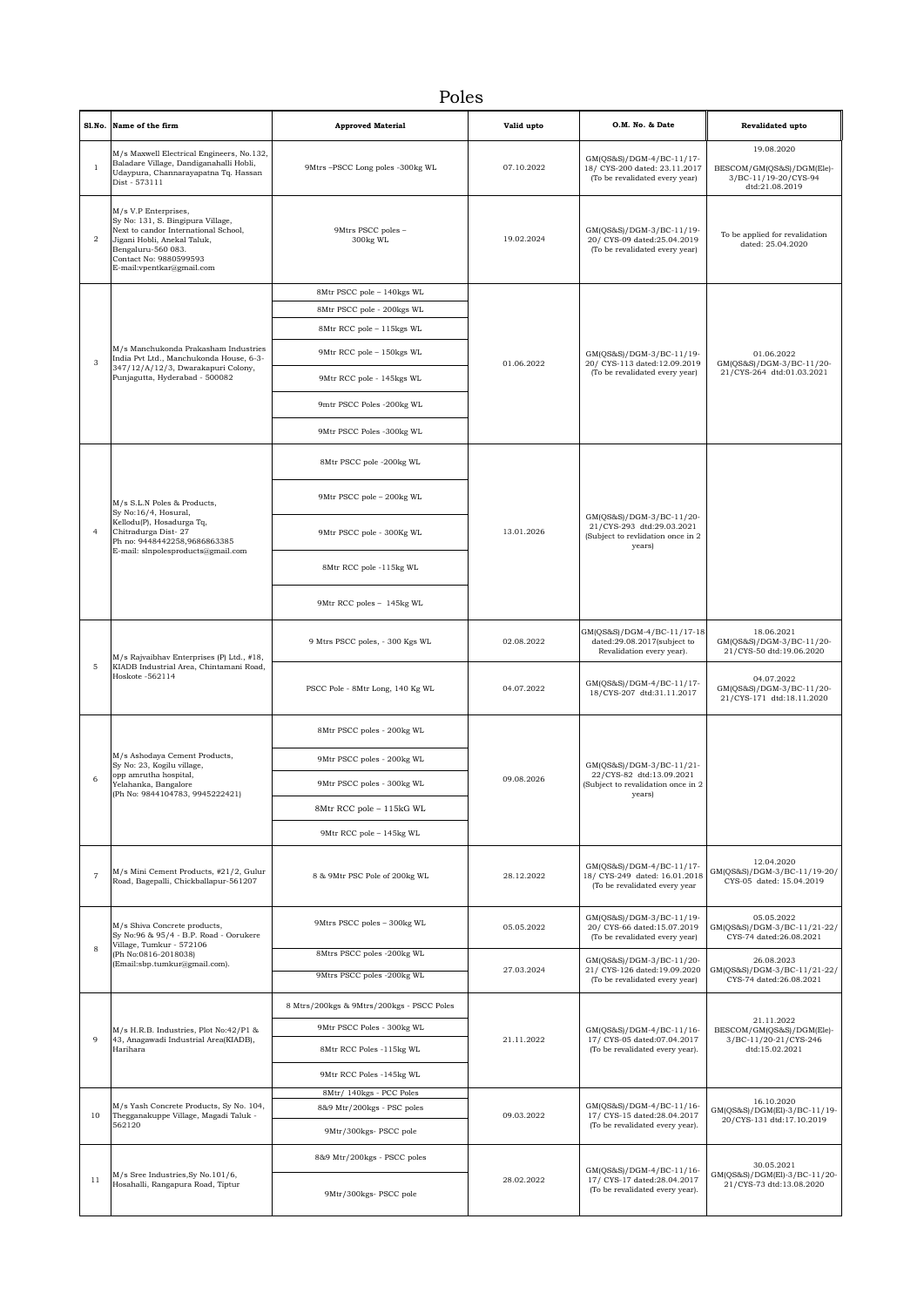|    | M/s Prince Concrete Mfg Pvt Ltd., Sy No:<br>246/1/2, S Bingipura, Begur to Koppa<br>Road, JiganiHobli, Anekal Taluk,<br>Bangalore- 560105Ph No: 9880599593)                                           | 8Mtr PSCC poles 200kgs WL                                  | 18.09.2025                                                                                                                          | GM(QS&S)/DGM-3/BC-11/21-<br>22/ CYS-78 dated:02.09.2021<br>(Subject to revalidation once in 2 |                                                                        |
|----|-------------------------------------------------------------------------------------------------------------------------------------------------------------------------------------------------------|------------------------------------------------------------|-------------------------------------------------------------------------------------------------------------------------------------|-----------------------------------------------------------------------------------------------|------------------------------------------------------------------------|
| 12 |                                                                                                                                                                                                       | 9Mtr PSC poles-200kgs WL                                   |                                                                                                                                     |                                                                                               |                                                                        |
|    |                                                                                                                                                                                                       | 11Mtr Pre Stressed Spun Pole of 500kgs WL                  |                                                                                                                                     |                                                                                               |                                                                        |
|    | (E-mail:info@princeconretes@gmail.com)                                                                                                                                                                | 9 Mtr PSCC Poles - 300Kgs WL                               |                                                                                                                                     | years)                                                                                        |                                                                        |
|    |                                                                                                                                                                                                       | 9Mtr RCC Pole - 145kG WL                                   |                                                                                                                                     |                                                                                               |                                                                        |
|    | M/s Shri Ganesh Enterprises, No:39/2,                                                                                                                                                                 | 8Mtr - PSCC poles -200 kg WL                               |                                                                                                                                     |                                                                                               |                                                                        |
| 13 | Hotteganahalli, Kenchanahalli Post,<br>Harihara Taluk, Davangere District<br>(Ph No: 9449838833)(E-<br>mail:nprasadsps@gmail.com)                                                                     | 9Mtrs PSCC Poles - 200 Kg WL                               | 03.07.2022                                                                                                                          | GM(QS&S)/DGM-4/BC-11/16-<br>17/ CYS-91 dated05.08.2017<br>(To be revalidated every year)      | 14.08.2021<br>GM(QS&S)/DGM-4/BC-11/20-21/                              |
|    |                                                                                                                                                                                                       | 9Mtrs -PSCC poles -300kg WL                                |                                                                                                                                     |                                                                                               | CYS-85 dated:17.08.2020                                                |
|    | M/s PKS Prestressed Concrete Products,<br>Survey No: 265/P1, Doddabathi, P. B.<br>Road, Davangere -577016                                                                                             | 8Mtr - PSC poles -200 kg WL                                | 03.10.2022                                                                                                                          | GM(QS&S)/DGM-4/BC-11/17-<br>18/ CYS-154 dated 03.10.2017<br>(To be revalidated every year)    |                                                                        |
| 14 |                                                                                                                                                                                                       | 9Mtrs PSC Poles - 200 Kg WL                                |                                                                                                                                     |                                                                                               | 02.05.2020<br>GM(QS&S)/DGM(Ele)/BC-11/19-                              |
|    |                                                                                                                                                                                                       | 9Mtrs-PSCC poles -300kg WL                                 |                                                                                                                                     |                                                                                               | 20/CYS-21 dtd:03.05.2019                                               |
|    | M/s Kalleshwara Concrete Products,                                                                                                                                                                    | 8Mtrs PSCC poles -200kg WL                                 |                                                                                                                                     | GM(QS&S)/DGM-4/BC-11/17-<br>18/ CYS-187 dated16.11.2017<br>(To be revalidated every year)     | 29.10.2021                                                             |
| 15 | No.99, Avargere Igoor Road, Igoor Village,<br>Igoor Post, Davangere Taluk Davangere                                                                                                                   | 9Mtrs PSCC poles - 200kg WL<br>9Mtrs -PSCC poles -300kg WL | 27.03.2022                                                                                                                          |                                                                                               | GM(QS&S)/DGM-3/BC-11/20-<br>21/CYS-150 dtd:02.11.2020                  |
|    |                                                                                                                                                                                                       | RCC pole -8Mtr Long 145kg WL                               |                                                                                                                                     |                                                                                               |                                                                        |
|    | M/s K.V.T Industries, No: 134/B, 3rd                                                                                                                                                                  | 9Mtr PSCC Pole of 300kgs Working Load                      | 20.01.2023                                                                                                                          | GM(QS&S)/DGM-4/BC-11/17-<br>18/ CYS-280 dated: 01.03.2018<br>(To be revalidated every year    | 20.01.2023<br>GM(QS&S)/DGM-3/BC-11/20-21/<br>CYS-258 dated: 24.02.2021 |
| 16 | stage, Mundargi Industrial Area, KIADB,<br>Bellary- 583101                                                                                                                                            | 8Mtrs PSCC poles -200kg WL                                 |                                                                                                                                     | GM(QS&S)/DGM-3/BC-11/19-                                                                      |                                                                        |
|    |                                                                                                                                                                                                       | 9Mtrs PSCC poles - 200kg WL                                | 17.06.2024                                                                                                                          | 20/ CYS-78 dated:25.07.2019                                                                   | 18.02.2023<br>GM(QS&S)/DGM-3/BC-11/20-21/<br>CYS-258 dated: 24.02.2021 |
|    |                                                                                                                                                                                                       | 8Mtrs PSCC poles -140kg WL                                 |                                                                                                                                     | (To be revalidated every year)                                                                |                                                                        |
|    | M/s Prakash Spun Pipe Manufactures,                                                                                                                                                                   | 8Mtrs PSCC poles -200kg WL<br>9Mtrs PSCC poles - 200kg WL  |                                                                                                                                     |                                                                                               |                                                                        |
| 17 | #418/324, Near N.H-4, Bypass, P. B.<br>Road, Avaragere Vilage, Davangere -                                                                                                                            |                                                            | 09.10.2022                                                                                                                          | GM(QS&S)/DGM-4/BC-11/17-<br>18/ CYS-201 dated: 25.11.2017<br>(To be revalidated every year)   | 30.05.2021<br>GM(QS&S)/DGM-3/BC-11/20-<br>21/CYS-74 dtd:13.08.2020     |
|    | 577003<br>(Ph No:9449865555/944865556)                                                                                                                                                                | 9Mtrs -PSCC poles -300kg WL                                |                                                                                                                                     |                                                                                               |                                                                        |
|    | M/s Sri Datta Sai Cement Products, S.R.<br>No.19, Basinepally (V), Gooty Mandal,<br>Ananthpur District, Andhra Pradesh-<br>515402                                                                     | 8Mtrs/200kg WL - PSCC poles                                | 25.09.2022                                                                                                                          | GM(QS&S)/DGM-4/BC-11/17-<br>18/ CYS-260 dated: 27.01.2018<br>(To be revalidated every year)   | 25.09.2022                                                             |
|    |                                                                                                                                                                                                       | 9Mtrs/200kg WL - PSCC poles                                |                                                                                                                                     |                                                                                               | GM(QS&S)/DGM-3/BC-11/21-22/<br>CYS-89 dated: 23.09.2021                |
| 18 |                                                                                                                                                                                                       | 11Mtrs/365kg WL-PSCC poles                                 |                                                                                                                                     |                                                                                               |                                                                        |
|    |                                                                                                                                                                                                       | 9Mtr PSCC Pole of 300kgs Working Load                      | 28.06.2022                                                                                                                          | GM(QS&S)/DGM-4/BC-11/17-<br>18/ CYS-279 dated: 27.02.2018<br>(To be revalidated every year)   | 28.06.2022<br>GM(QS&S)/DGM-3/BC-11/21-22/<br>CYS-89 dated: 23.09.2021  |
|    | M/s Geetha Concrete poles, No.186,<br>Mahadeva Kodigenahalli (Gopalapura),<br>Bagalur post, Jalahobli, Bangalore-562<br>149                                                                           | 8Mtr PSCC pole - 200kg WL                                  | 21.03.2023                                                                                                                          | GM(QS&S)/DGM-4/BC-11/17-<br>18/ CYS-314 dated: 27.03.2018<br>(To be revalidated every year    |                                                                        |
|    |                                                                                                                                                                                                       | 9Mtr PSCC pole - 200kg WL                                  |                                                                                                                                     |                                                                                               |                                                                        |
| 19 |                                                                                                                                                                                                       | 9Mtr PSCC pole -300kg WL                                   |                                                                                                                                     |                                                                                               | 21.03.2023<br>GM(QS&S)/DGM-3/BC-11/20-21 /                             |
|    |                                                                                                                                                                                                       | 8Mtr RCC pole - 115kg WL                                   |                                                                                                                                     |                                                                                               | CYS-274 dated: 04.03.2021                                              |
|    |                                                                                                                                                                                                       | 9Mtr RCC pole - 145kg WL                                   |                                                                                                                                     |                                                                                               |                                                                        |
|    |                                                                                                                                                                                                       | 8 & 9Mtr PSCC Pole - 200kgs Working Load                   |                                                                                                                                     |                                                                                               |                                                                        |
| 20 | M/s Maruthi Cement Udyog, KIADB, Plot<br>No: 49, II phase, Antrasanahalli, Tumkur                                                                                                                     |                                                            | 30.06.2023                                                                                                                          | GM(QS&S)/DGM-3/BC-11/18-<br>19/ CYS-171 dated:19.01.2019<br>(To be revalidated every year)    | 30.06.2023<br>GM(QS&S)/DGM-3/BC-11/21-<br>22/CYS-42 dtd:19.07.2021     |
|    |                                                                                                                                                                                                       | 9Mtr PSCC poles - 300kgs Working Load                      |                                                                                                                                     |                                                                                               |                                                                        |
|    | M/s Krishna Concrete products,<br>No.78, Hosur Road, Malur,<br>Kolar<br>Dist - 563130<br>Contact No: 9901654251/9880283515<br>Email: kcpmalur@gmail.com                                               | 9Mtrs PSCC(PSC) poles - 200kg WL                           | 27.08.2023                                                                                                                          | GM(QS&S)/DGM-3/BC-11/18-<br>19/ CYS-195 dated:14.02.2019<br>(To be revalidated every year)    |                                                                        |
| 21 |                                                                                                                                                                                                       | 9Mtrs PSCC poles -300kg WL                                 |                                                                                                                                     |                                                                                               |                                                                        |
|    | M/s Maruthi Concrete Products, Sy<br>No.131, Yediyur, Mahadeva Kodegehalli<br>Road, Bagalur post, Baglur -562149-<br>562149<br>M/s Akshaya Cement Products,<br>Bhadrapura, Kunigal Road, Solur Hobli, | 8Mtrs PSCC poles - 200kg WL                                |                                                                                                                                     | GM(QS&S)/DGM-3/BC-11/18-<br>19/ CYS-192 dated:12.02.2019<br>(To be revalidated every year)    |                                                                        |
| 22 |                                                                                                                                                                                                       | 9Mtrs PSCC poles - 200kg WL                                | 29.08.2023                                                                                                                          |                                                                                               |                                                                        |
|    |                                                                                                                                                                                                       | 8Mtrs PCC poles - 140kg WL                                 |                                                                                                                                     |                                                                                               | 29.08.2023                                                             |
|    |                                                                                                                                                                                                       | 9Mtrs PSCC poles -300kg WL                                 |                                                                                                                                     |                                                                                               | GM(QS&S)/DGM-3/BC-11/21-<br>22/CYS-19 dtd:09.06.2021                   |
|    |                                                                                                                                                                                                       | 11Mtr PSC Circular spun pole - 500kgs WL                   |                                                                                                                                     |                                                                                               |                                                                        |
|    |                                                                                                                                                                                                       | 9Mtr RCC poles - 145kg WL                                  | 29.08.2023                                                                                                                          | GM(QS&S)/DGM-3/BC-11/20-<br>21/ CYS-38 dated:05.06.2020<br>(To be revalidated every year)     |                                                                        |
|    |                                                                                                                                                                                                       | 8Mtrs PSCC Poles - 200kg WL                                |                                                                                                                                     |                                                                                               |                                                                        |
|    |                                                                                                                                                                                                       | 9Mtrs PSCC Poles - 200kg WL                                | 22.06.2025<br>GM(QS&S)/DGM-3/BC-11/21-<br>22/ CYS-27 dated:28.06.2021<br>(Subject to Revalidation once in 2<br>years)<br>21.06.2026 |                                                                                               |                                                                        |
| 23 |                                                                                                                                                                                                       | 8Mtr RCC pole - 115kG WL                                   |                                                                                                                                     |                                                                                               |                                                                        |
|    | Magadi Taluk, Ramanagara (Ph No: 080-<br>22281199, 7022654826)                                                                                                                                        | 9Mtr RCC pole - 145kgs WL<br>9Mtrs PSCC poles -300kg WL    |                                                                                                                                     |                                                                                               |                                                                        |
|    |                                                                                                                                                                                                       | 11Mtr PSCC pole - 365kG WL                                 |                                                                                                                                     |                                                                                               |                                                                        |
|    |                                                                                                                                                                                                       |                                                            |                                                                                                                                     |                                                                                               |                                                                        |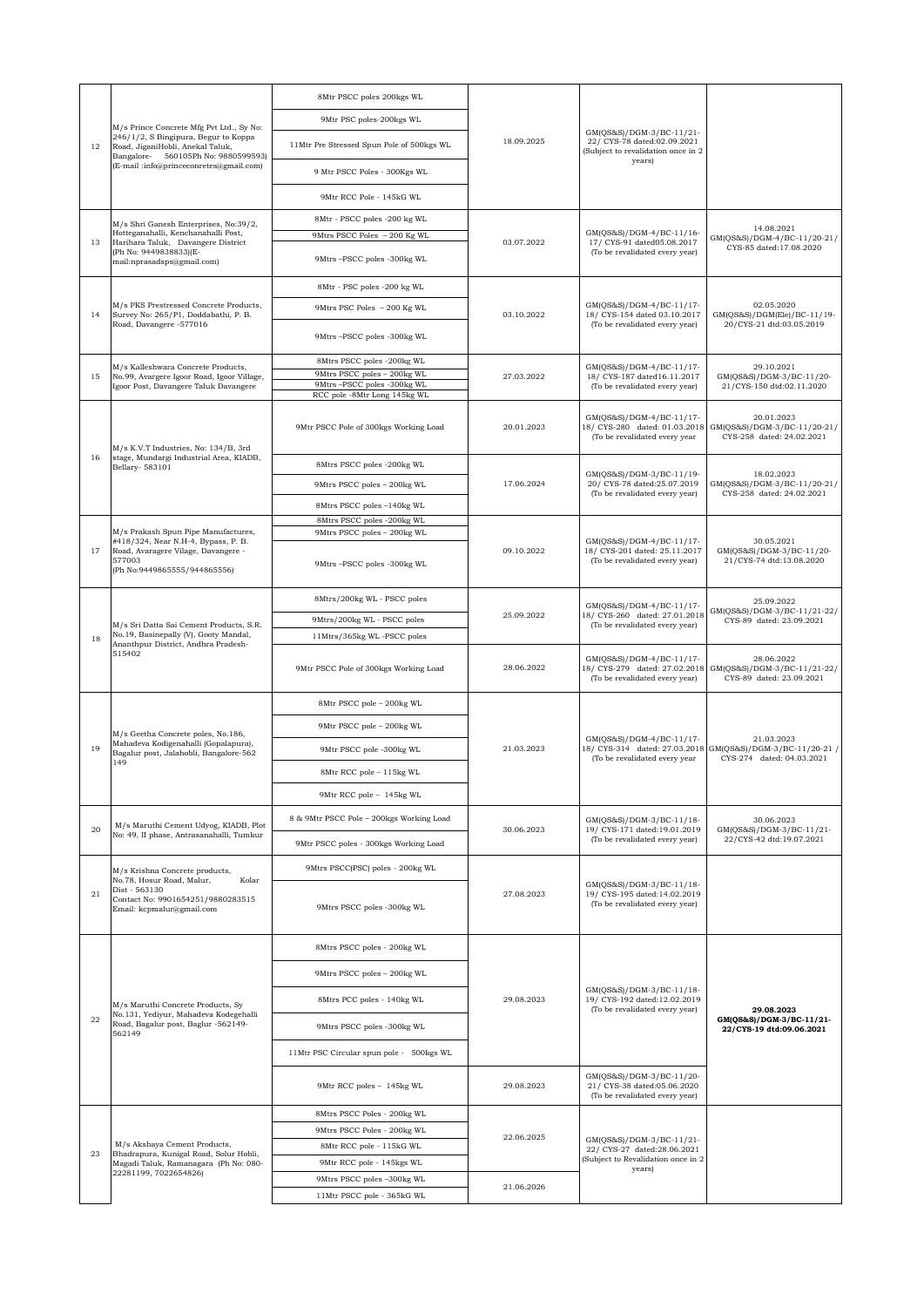| 24 | M/s Jyothi Electricals,<br>Post Box.300,<br>Jyohi Buliding, Maidan Road,<br>Mangalore - 575001.<br>Factory Unit: Amanikere Village, Kora<br>Hobli, Kora, Tumkur.<br>Contact No: 2440590/2425662                                                                                  | 8 & 9Mtrs PSCC Poles - 200kg WL                                                    | 05.01.2024 | GM(QS&S)/DGM-3/BC-11/18-<br>19/ CYS-217 dated:23.03.2019<br>(To be revalidated every year)                                                                       |                                                                                                               |
|----|----------------------------------------------------------------------------------------------------------------------------------------------------------------------------------------------------------------------------------------------------------------------------------|------------------------------------------------------------------------------------|------------|------------------------------------------------------------------------------------------------------------------------------------------------------------------|---------------------------------------------------------------------------------------------------------------|
|    | M/s HBL Power Systems Limited,<br>Registered Office: Road No:10, Banjara<br>Hills, Hyderabad - 500034<br>Factory Unit:<br>Kanaparru - Village, Nadendla - Mandal,<br>Guntur - District<br>Contact No: 91-40-23355575, 23355085<br>Mobile No:8096967933<br>E-mail:contact@hbl.com | 12.5Mtr PSCC circular spun pole -350kgs WL                                         |            |                                                                                                                                                                  |                                                                                                               |
| 25 |                                                                                                                                                                                                                                                                                  | 13Mtr PSCC circular spun pole -500kgs WL                                           | 22.07.2024 | GM(QS&S)/DGM-3/BC-11/<br>19-20/ CYS-102<br>dated:28.08.2019<br>(To be revalidated every year)                                                                    | 15.12.2023<br>GM(QS&S)/AE/BC-11/<br>21-22/ CYS-135 dated:                                                     |
|    |                                                                                                                                                                                                                                                                                  | 15Mtr PSCC circular spun pole -500kgs WL                                           |            |                                                                                                                                                                  | 15.12.2021                                                                                                    |
| 26 |                                                                                                                                                                                                                                                                                  | Pre - Stressed Tubular Spun Pole 11 Mtr Long -<br>500Kg WL                         | 02.09.2025 | GM(QS&S)/AE/BC-11/<br>21-22/ CYS-135 dated:<br>15.12.2021<br>(Subject to revalidation once in 2<br>years)                                                        |                                                                                                               |
|    | M/s Umashankar Industries, Sy No:12/1,<br>Near Budagumpa Cross, Sultanpur Village<br>Tq./Dist. Koppal - 583231 (Ph No:<br>9916062580, 7899311022)                                                                                                                                | 8mtr PSCC Poles -200kg WL                                                          | 05.07.2022 | GM(QS&S)/DGM-3/BC-11/<br>19-20 / CYS-92 dated:<br>05.08.2017<br>(To be revalidated every year)                                                                   |                                                                                                               |
| 27 |                                                                                                                                                                                                                                                                                  | 9mtr PSCC Poles -200kg WL                                                          |            |                                                                                                                                                                  | 05.07.2022<br>GM(QS&S)/DGM-3/BC-11/<br>20-21 / CYS-233 dated:<br>28.01.2021                                   |
|    | (E-mail:uisnd2015@gmail.com)                                                                                                                                                                                                                                                     | 9Mtr PSCC Poles -300kg WL                                                          |            |                                                                                                                                                                  |                                                                                                               |
|    |                                                                                                                                                                                                                                                                                  | 8Mtr & 9Mtr PSCC poles - 200kg WL                                                  |            |                                                                                                                                                                  |                                                                                                               |
| 28 | M/s AMBA Industries,<br>Sy No.101/6, Hosahalli, Rangapura Road,<br>Tiptur                                                                                                                                                                                                        | 8Mtr PSCC poles 140kg WL                                                           | 09.03.2022 | GM(QS&S)/DGM-3/BC-11/<br>17-18 / CYS-14 dated:<br>28.04.2017                                                                                                     | 10.12.2020<br>GM(QS&S)/DGM-3/BC-11/<br>19-20 / CYS-166 dated:<br>10.12.2019<br>(To be revalidated every year) |
|    | Mob No:9686551107/08, 9591813727<br>E-mail: ambindutries.net@gmail.com                                                                                                                                                                                                           | 9Mtr PSCC poles - 300kg WL                                                         |            |                                                                                                                                                                  |                                                                                                               |
| 29 | M/s Ferrocements Pre Fab Pvt Ltd, Regd<br>Office: No187, Ground Floor, Link Road,<br>Malleswaram, Bangalore (Factory<br>Unit:14/C, Attibele Industrial Area, Hosur<br>Road, Bangalore)<br>Ph No:9611133595<br>E-mail:ferocem@yahoo.com)                                          | 11 Mtr PSCC Spun Concrete Pole<br>(500kg LW)                                       | 28.03.2022 | GM(QS&S)/DGM-3/BC-11/15-<br>16/CYS-32<br>dated:07.06.2016(Subject to<br>Revalidaion every year)                                                                  | 23.12.2022<br>GM(QS&S)/DGM-3/BC-11/<br>20-21 / CYS-198 dtd:23.12.2020                                         |
|    | M/s Shaakya Industries,<br>Plot No:91, Vasanthanarashapura KIADB<br>Industrial Area,<br>2nd Phase, Tumakuru<br>Contact No:<br>9538058855/080-23395777<br>E-mail:saru.parsi@gmail.com                                                                                             | 8Mtrs PSCC poles -200kg WL                                                         | 09.10.2024 | GM(QS&S)/DGM-3/BC-11/<br>19-20 / CYS-184 dtd:31.12.2019<br>(Subject to Revalidaion every<br>year)                                                                | 02.02.2023<br>GM(QS&S)/DGM-3/BC-11/20-<br>21/CYS-235 dtd:02.02.2021                                           |
|    |                                                                                                                                                                                                                                                                                  | 9Mtrs PSCC poles - 200kg WL                                                        |            |                                                                                                                                                                  |                                                                                                               |
| 30 |                                                                                                                                                                                                                                                                                  | 9Mtrs PSCC poles -300kg WL                                                         |            |                                                                                                                                                                  |                                                                                                               |
|    |                                                                                                                                                                                                                                                                                  | 8Mtr RCC pole - 115Kg WL                                                           | 02.02.2022 | 02.02.2022<br>GM(QS&S)/DGM-3/BC-11/20-<br>21/CYS-235 dtd:02.02.2021                                                                                              |                                                                                                               |
|    |                                                                                                                                                                                                                                                                                  | 9Mtr RCC pole - 145kg WL                                                           |            |                                                                                                                                                                  |                                                                                                               |
|    | M/s Suman Concrte Products, M.Pais<br>Building, Miadan Road, Mangalore -<br>575001(Factory Unit: Kurubarahalli<br>Village, Ramanagar - 571511)<br>Ph No:2443903,<br>E-mail: info@roopacorporation.com)                                                                           | 8 & 9Mtr PSCC Pole - 200kgs Working Load                                           | 08.11.2023 | GM(Q,S&S)/DGM-3/BC-11/18-<br>19/Cys-160 dated:28.12.2018 &<br>GM(Q,S&S)/DGM-3/BC-11/18-<br>19/Cys-151 dated:14.12.2018<br>(Subject to Revalidaion every<br>year) | 20.04.2021                                                                                                    |
| 31 |                                                                                                                                                                                                                                                                                  | 9Mtr PSCC poles - 300kgs Working Load                                              |            |                                                                                                                                                                  | GM(QS&S)/DGM-3/BC-11/<br>20-21 / CYS-22 dtd:27.05.2020                                                        |
|    |                                                                                                                                                                                                                                                                                  | $11\rm{Mtr}$ Pre Stressed Spun Pole of $500\rm{kgs}$ WL                            |            |                                                                                                                                                                  |                                                                                                               |
|    | M/s Roopa Engineering Corporation,<br>Jyothi Building, Maidan Road, Mangalore<br>575001<br>Contact No: 0824-242676<br>E-mail: roopacorporation@yahoo.com                                                                                                                         | 8Mtrs PSCC poles -200kg WL                                                         | 24.06.2024 | GM(QS&S)/DGM-3/BC-11/<br>20-21 / CYS-41 dtd:18.06.2020<br>(Subject to Revalidaion every<br>year)                                                                 |                                                                                                               |
| 32 |                                                                                                                                                                                                                                                                                  | 9Mtrs PSCC poles - 200kg WL                                                        |            |                                                                                                                                                                  |                                                                                                               |
|    |                                                                                                                                                                                                                                                                                  | 9Mtrs PSCC poles -300kg WL                                                         |            |                                                                                                                                                                  |                                                                                                               |
|    | M/s Chamundeshwari concrete products,<br>#285/1, Yelahanka bagalur Road, Bagalur,<br>Jala Hobli,<br>Bangalore-562149.<br>(Ph no:9141391919,<br>(E mail:chamundeshvari@gmail.com)                                                                                                 | 8Mtr PSCC pole -200kg WL                                                           |            | GM(QS&S)/DGM-3/BC-11/<br>20-21 / CYS-59 dtd:17.07.2020<br>(Subject to Revalidaion every<br>year)                                                                 |                                                                                                               |
| 33 |                                                                                                                                                                                                                                                                                  | 9Mtr PSCC pole - 200kg WL                                                          | 04.03.2023 |                                                                                                                                                                  | 04.03.2023                                                                                                    |
|    |                                                                                                                                                                                                                                                                                  | 9Mtr PSCC pole - 300Kg WL                                                          |            |                                                                                                                                                                  | $GM(QS&S)/DGM-3/BC-11/$<br>20-21 / CYS-277 dtd:04.03.2021                                                     |
|    |                                                                                                                                                                                                                                                                                  | 8Mtr RCC pole -115kg WL                                                            |            |                                                                                                                                                                  |                                                                                                               |
|    |                                                                                                                                                                                                                                                                                  | 9Mtr RCC poles - 145kg WL                                                          |            |                                                                                                                                                                  |                                                                                                               |
| 34 | M/s Nandhi Concrete Products, Opp.<br>Gante Basavanna temple, N.H 206,<br>Mudigere, Gubbi Tq, Tumkur Dist.<br>(Ph No: 8971113511, 9900818484) (E-<br>mail: nandhi.products@gmail.com)                                                                                            | 8 & 9Mtr PSCC Poles - 200kgs Working Load<br>9Mtr PSCC poles - 300kgs Working Load | 05.05.2023 | GM(QS&S)/DGM-3/BC-11/<br>18-19 / CYS-57 dtd:25.06.2018<br>(Subject to Revalidaion every<br>year)                                                                 | 14.08.2021<br>GM(QS&S)/DGM(El)-3/BC-11/20-<br>21/CYS-84 dtd:17.08.2020                                        |
|    |                                                                                                                                                                                                                                                                                  |                                                                                    |            |                                                                                                                                                                  |                                                                                                               |
|    | M/s SMK Concrete Industries, No 77,<br>Srinivasapura Grama, Thorebyrasandra<br>Post, Jogipalya, Nelamangala, Bengaluru -<br>562123 (Ph No:<br>9343712298,9945280176, 9986449988 &<br>8050796001)                                                                                 | 8Mtrs PSCC poles -200kg WL<br>9Mtrs PSCC poles - 200kg WL                          | 03.04.2025 | GM(QS&S)/DGM(El)-3/BC-11/20-<br>21/CYS-87<br>dtd:17.08.2020/19.08.2020<br>(Subject to Revalidaion every<br>year)                                                 |                                                                                                               |
| 35 |                                                                                                                                                                                                                                                                                  |                                                                                    |            |                                                                                                                                                                  |                                                                                                               |
|    |                                                                                                                                                                                                                                                                                  | 9Mtr RCC poles - 145kgs WL                                                         |            |                                                                                                                                                                  |                                                                                                               |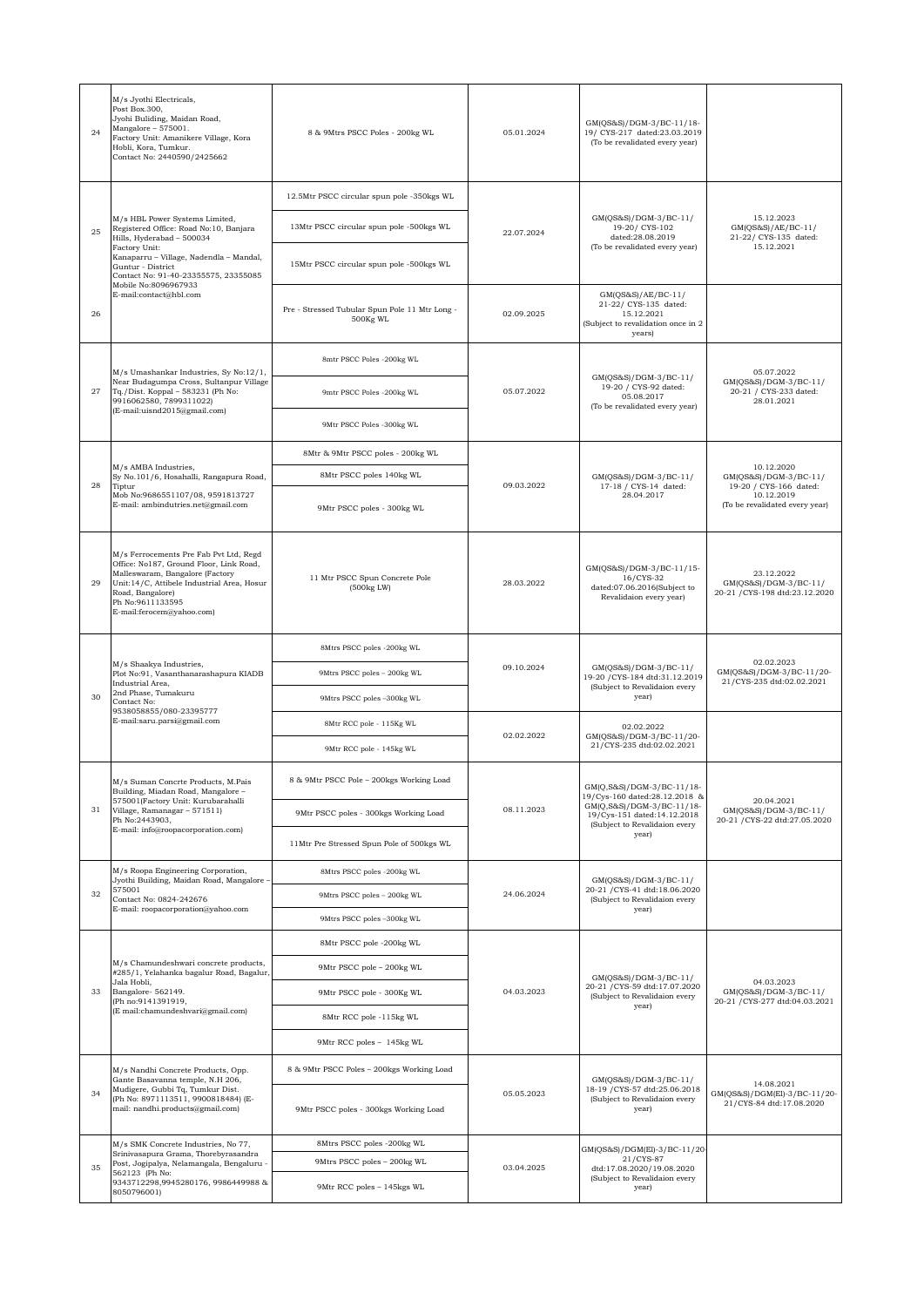| Products, | M/s Shri Lakshmi Gowri Concrete<br>Site No.116/1, N.H. 206, Islampura Gate                                                                                           | 8 & 9Mtr PSCC Poles - 200kgs Working Load                                                                                                                                        |            | GM(QS&S)/DGM(El)-3/BC-11/20-<br>21/CYS-97 dtd:28.08.2020                                                  |                                                                         |
|-----------|----------------------------------------------------------------------------------------------------------------------------------------------------------------------|----------------------------------------------------------------------------------------------------------------------------------------------------------------------------------|------------|-----------------------------------------------------------------------------------------------------------|-------------------------------------------------------------------------|
| 36        | Near HP Petrol Bunk, Gubbi Tq, Tumkur<br>Dist. Karnataka, 572126<br>(Ph No: 8971113511, 9535034444)                                                                  | 9Mtr PSCC poles - 300kgs Working Load                                                                                                                                            | 20.06.2025 | (Subject to Revalidaion every<br>year)                                                                    |                                                                         |
| 37        | M/s Vishava Concrete Products,<br>Bhadrapura, Kunigal Road,<br>Solur Hobli, Magadi Taluk,<br>Bangalore Rural Dist<br>Ph No:080-42072889, 7022654826                  | 8Mtrs PSCC poles -200kg WL                                                                                                                                                       |            | GM(QS&S)/DGM(El)-3/BC-11/20-                                                                              |                                                                         |
|           |                                                                                                                                                                      | 9Mtrs PSCC poles - 200kg WL                                                                                                                                                      | 22.06.2025 | 21/CYS-100 dtd:01.09.2020<br>(Subject to Revalidaion every<br>year)                                       |                                                                         |
|           |                                                                                                                                                                      | 8Mtr RCC pole -115kg WL                                                                                                                                                          | 21.04.2025 | GM(QS&S)/DGM(El)-3/BC-11/20-<br>21/CYS-07 dtd:21.04.2021<br>(Subject to revalidation once in 2            |                                                                         |
|           |                                                                                                                                                                      | 9Mtr RCC pole - 145kg WL                                                                                                                                                         |            | years)                                                                                                    |                                                                         |
|           | M/s Srinivasa Concrete Products, Jagalur<br>Road, Alur Village, Davangere.<br>(Ph No: 9448213045, 8553502125) (E-<br>mail: Sri Srinivasa<br>electricals16@gmail.com) | 8Mtrs PSCC poles -200kg WL<br>9Mtrs PSCC poles - 200kg WL                                                                                                                        | 20.03.2023 | GM(QS&S)/DGM(El)-4/BC-11/17<br>18/CYS-316 dtd: 27.03.2018<br>(Subject to Revalidaion every<br>year)       |                                                                         |
|           |                                                                                                                                                                      | 9Mtrs-PSCC poles -300kg WL                                                                                                                                                       |            |                                                                                                           |                                                                         |
| 38        |                                                                                                                                                                      | 11Mtr PSCC Circular spun pole-500kgs WL                                                                                                                                          |            |                                                                                                           | 20.03.2023<br>BESCOM/GM(QS&S)/AE/BC-                                    |
|           |                                                                                                                                                                      | 9Mtr RCC poles - 145kg WL                                                                                                                                                        | 20.03.2023 | GM(QS&S)/DGM(El)-3/BC-11/17<br>18/CYS-316 dtd: 27.03.2018<br>(Subject to Revalidaion every<br>year)       | 11/21-22/CYS-147<br>dtd:03.01.2022                                      |
|           |                                                                                                                                                                      | 8Mtr PSCC poles -200kg WL                                                                                                                                                        |            |                                                                                                           |                                                                         |
|           | M/s Peacock Industries,<br>(Factory Unit 1: 110/84, BT Layout,                                                                                                       | 9Mtr PSCC poles - 200kg WL                                                                                                                                                       |            |                                                                                                           |                                                                         |
| 39        | Mahaveer Road, Davangere - 577001.<br>Factory Unit 2: Survey No. 61/1,<br>Togarekatte Panchayat, Narayanapura,                                                       | 9Mtr RCC poles-145kgs WL                                                                                                                                                         | 21.12.2025 | GM(QS&S)/DGM(El)-3/BC-11/20-<br>21/CYS-195 dtd:22.12.2020                                                 |                                                                         |
|           | Harapanahalli, Davanagere).<br>Ph No: 08192-276392,                                                                                                                  | 8Mtr RCC poles -115 Kg WL                                                                                                                                                        |            | (Subject to revalidation once in 2<br>years)                                                              |                                                                         |
|           | 9448043405, 9844065336                                                                                                                                               | 9Mtrs PSCC poles -300kg WL                                                                                                                                                       |            |                                                                                                           |                                                                         |
|           |                                                                                                                                                                      | 8Mtr PSCC pole -200kg WL                                                                                                                                                         |            |                                                                                                           |                                                                         |
|           | M/s Malu Enterprises,                                                                                                                                                | 9Mtr PSCC pole -200kg WL                                                                                                                                                         |            | GM(QS&S)/DGM(El)-3/BC-11/20-                                                                              |                                                                         |
| 40        | A.No:108, Kogilu Village,<br>Yelahanka, Bangalore - 64                                                                                                               | 9Mtr PSCC pole - 300kg WL                                                                                                                                                        | 18.11.2025 | 21/CYS-220 dtd:18.01.2021<br>(Subject to revalidation once in 2<br>years)                                 |                                                                         |
|           | (Ph No: 080-22266768)<br>(E-mail: malugroup1969@gmail.com)                                                                                                           |                                                                                                                                                                                  |            |                                                                                                           |                                                                         |
|           |                                                                                                                                                                      | 9Mtr RCC pole - 145kg WL                                                                                                                                                         |            |                                                                                                           |                                                                         |
|           | M/s Stresscrete (India) Products,<br>S.No: 248, Kadanur Village,                                                                                                     | 8Mtr PSCC pole -200kg WL                                                                                                                                                         | 17.10.2025 | GM(QS&S)/DGM(El)-3/BC-11/20-<br>21/CYS-221 dtd:18.01.2021<br>(Subject to revalidation once in 2<br>years) |                                                                         |
| 41        | Doddaballapur,<br>Bangalore Rural Dist<br>(Ph No: 9880133779)                                                                                                        | 9Mtr PSCC pole -200kg WL                                                                                                                                                         |            |                                                                                                           |                                                                         |
|           |                                                                                                                                                                      | 9Mtr PSCC pole - 300kg WL                                                                                                                                                        |            |                                                                                                           |                                                                         |
|           |                                                                                                                                                                      | 9Mtr RCC pole - 145kg WL<br>8Mtr PSCC poles -200kg WL                                                                                                                            | 11.12.2025 | GM(QS&S)/DGM(El)-3/BC-11/20-<br>21/CYS-228 dtd:22.01.2021<br>(Subject to revalidation once in 2<br>years) |                                                                         |
|           |                                                                                                                                                                      | 9Mtr PSCC poles - 200kg WL                                                                                                                                                       |            |                                                                                                           |                                                                         |
|           | M/s Mysore Precast Constructions,<br>Sy No: 94/1, Tumkur Madhugiri Road,                                                                                             | 8Mtr PSCC poles - 140Kg WL                                                                                                                                                       |            |                                                                                                           |                                                                         |
| 42        | Arakere Village,<br>Tumakuru-572106                                                                                                                                  | 9Mtr RCC poles-145kg WL                                                                                                                                                          |            |                                                                                                           |                                                                         |
|           | Ph No: 0816-2272711                                                                                                                                                  | 9Mtrs PSCC poles -300kg WL                                                                                                                                                       | 17.03.2022 | GM(QS&S)/DGM-4/BC-11/17-<br>18/CYS-237 dtd:10.01.2018                                                     | 17.03.2022<br>GM(QS&S)/DGM(El)-3/BC-11/20-<br>21/CYS-228 dtd:22.01.2021 |
|           |                                                                                                                                                                      | 8mtr PSCC Pole -200kg WL                                                                                                                                                         | 02.12.2022 | GM(QS&S)/DGM(El)-4/BC-11/17<br>18/CYS-92 dtd:05.08.2017                                                   |                                                                         |
|           | M/s Rajashree Concrete products, NH-4,                                                                                                                               | 9mtr PSCC Pole -200kg WL                                                                                                                                                         |            |                                                                                                           | 02.12.2022<br>GM(QS&S)/DGM(El)-3/BC-11/21-                              |
| 43        | Mallashettyhalli, Honnur post, Davanagere-<br>577 556<br>(Ph No: 9986009549, 9886077177) (E-<br>mail:rajashreedvg@gmail.com)                                         | 9Mtr PSCC Pole -300kg WL                                                                                                                                                         |            |                                                                                                           | 22/CYS-36 dtd:08.07.2021                                                |
|           |                                                                                                                                                                      | 9Mtr RCC Pole -145kg WL<br>11Mtr Pre - Stressed Tubular Spun Pole - 500Kg WL                                                                                                     |            |                                                                                                           |                                                                         |
|           |                                                                                                                                                                      | 11Mtr PSCC pole - 365 Kg WL                                                                                                                                                      | 08.07.2022 | GM(QS&S)/DGM(El)-3/BC-11/21<br>22/CYS-36 dtd:08.07.2021                                                   |                                                                         |
| 44        | M/s Pooja Cement Works,<br>Sy No:25/41, Near IRB Hosalli,<br>Chikkakasanakandi Village, Koppal -<br>583233<br>E-mail: poojacements@gmail.com                         | 8Mtr PSCC pole - 200kgs WL<br>9Mtr PSCC pole - 200kgs WL<br>9Mtr PSCC pole - 300kgs WL<br>8Mtr PSCC pole - 140kgs WL<br>9Mtr RCC pole - 145kgs WL<br>9.5Mtr RCC pole - 350kgs WL | 19.02.2022 | GM(QS&S)/DGM(El)-3/BC-11/20-<br>21/CYS-249 dtd:19.02.2021                                                 |                                                                         |
|           |                                                                                                                                                                      | 8Mtr RCC pole - 115kgs WL<br>9Mtr RCC pole - 150kgs WL                                                                                                                           |            |                                                                                                           |                                                                         |
| 45        | M/s Yashaswini Concrete Products,<br>Sy No:98, Avargere IGOOR Road, IGOOR<br>Village, Davangere,<br>Ph No: 962046141,9886425556<br>E-mail: mellakategroup@gmail.com  |                                                                                                                                                                                  | 18.11.2025 | GM(QS&S)/DGM(El)-3/BC-11/20-<br>21/CYS-252 dtd:19.02.2021<br>(Subject to revalidation once in 2<br>years) |                                                                         |
|           |                                                                                                                                                                      | 8Mtr PSCC poles -200kg WL                                                                                                                                                        |            |                                                                                                           |                                                                         |
|           |                                                                                                                                                                      | 9Mtr PSCC poles - 200kg WL                                                                                                                                                       |            |                                                                                                           |                                                                         |
|           |                                                                                                                                                                      | 9Mtr PSCC poles - 300Kg WL                                                                                                                                                       |            |                                                                                                           |                                                                         |
|           | M/s Maruthi Spun Pipes,<br>No.35, K.I.A.D.B.                                                                                                                         | 8Mtr PSCC pole -200kg WL                                                                                                                                                         |            | GM(QS&S)/DGM(El)-3/BC-11/20-<br>21/CYS-271 dtd:04.03.2021<br>(Subject to revalidation once in 2<br>years) |                                                                         |
|           | Industrial Area, Chitradurga<br>Factory Unit:                                                                                                                        | 9Mtr PSCC pole - 200kg WL                                                                                                                                                        | 04.03.2026 |                                                                                                           |                                                                         |
| 46        | Opp. Jail Quarters, Old Bangalore Road,<br>Chitradurga                                                                                                               | 9Mtr PSCC pole - 300Kg WL                                                                                                                                                        |            |                                                                                                           |                                                                         |
|           | Ph no:9845185306,9448677722<br>E mail: maruthispunpipes@gmail.com                                                                                                    | 8Mtr RCC pole -115kg WL                                                                                                                                                          |            |                                                                                                           |                                                                         |
|           |                                                                                                                                                                      | 9Mtr RCC poles - 145kg WL                                                                                                                                                        |            |                                                                                                           |                                                                         |